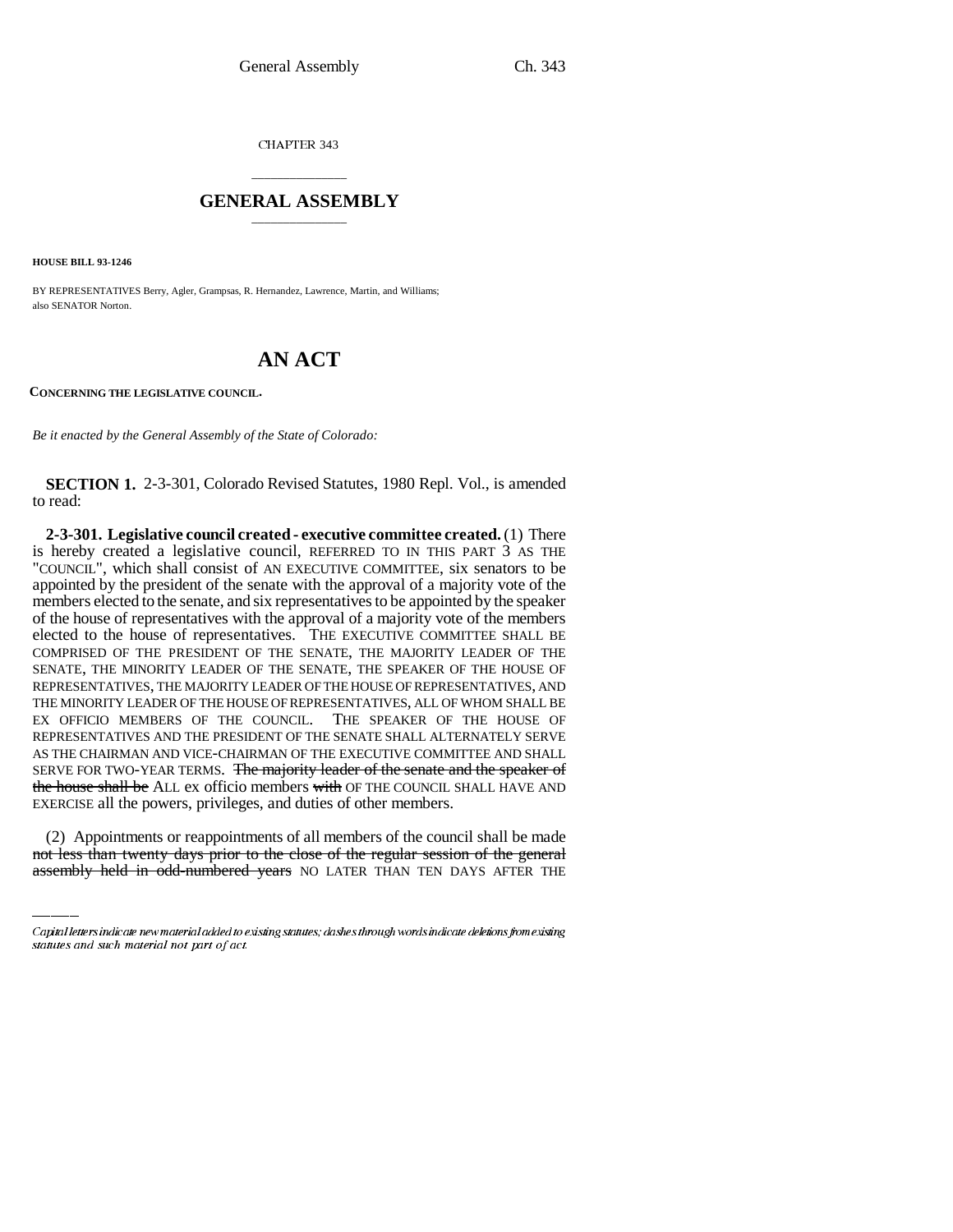#### Ch. 343 General Assembly

CONVENING OF THE FIRST REGULAR SESSION OF EACH GENERAL ASSEMBLY. Membership on the council shall terminate with the appointment of a member's successor or upon the termination of a member's term of office in the general assembly, whichever first occurs. A member may be appointed to succeed himself OR HERSELF.

(3) The party representation on the council shall be in proportion generally to the relative number of members of the two major political parties in each house of the general assembly, but in no event shall a minority party be represented by less than one council member from the senate and two council members from the house of representatives.

(4) Vacancies in the membership of the council shall be filled in the same manner as original appointments are made.

**SECTION 2.** 2-3-302, Colorado Revised Statutes, 1980 Repl. Vol., is amended to read:

**2-3-302. Organization - meetings.** (1) The council shall select a chairman and vice-chairman from among its membership; and it shall prescribe its own rules of procedure, and may appoint subcommittees from the membership of the general assembly and other persons to assist in carrying out its functions.

(2) The council shall meet as often as may be necessary to perform its functions, but it shall not meet less frequently than once in each quarter of the calendar year.

(3) Seven NINE members shall constitute a quorum, and a majority thereof, or of the number of members present if more than a quorum, shall have authority to act on any matter within the jurisdiction of the council.

**SECTION 3.** 2-3-303, Colorado Revised Statutes, 1980 Repl. Vol., is amended to read:

**2-3-303. Functions. It is the function of (1) IN ADDITION TO ANY OTHER POWERS** AND DUTIES SET FORTH IN LAW, the council SHALL HAVE THE FOLLOWING POWERS AND DUTIES:

(a) To collect information concerning the government and general welfare of the state;

(b) To examine the effects of constitutional provisions and statutes and recommend desirable alterations;

(c) To consider important issues of public policy and questions of statewide interest; and

(d) To prepare for presentation to the members and various sessions of the general assembly such reports, bills, or otherwise, as the welfare of the state may require; and

(e) To expend moneys or authorize the expenditure of moneys to accomplish the functions contained in this section out of moneys appropriated to the council by the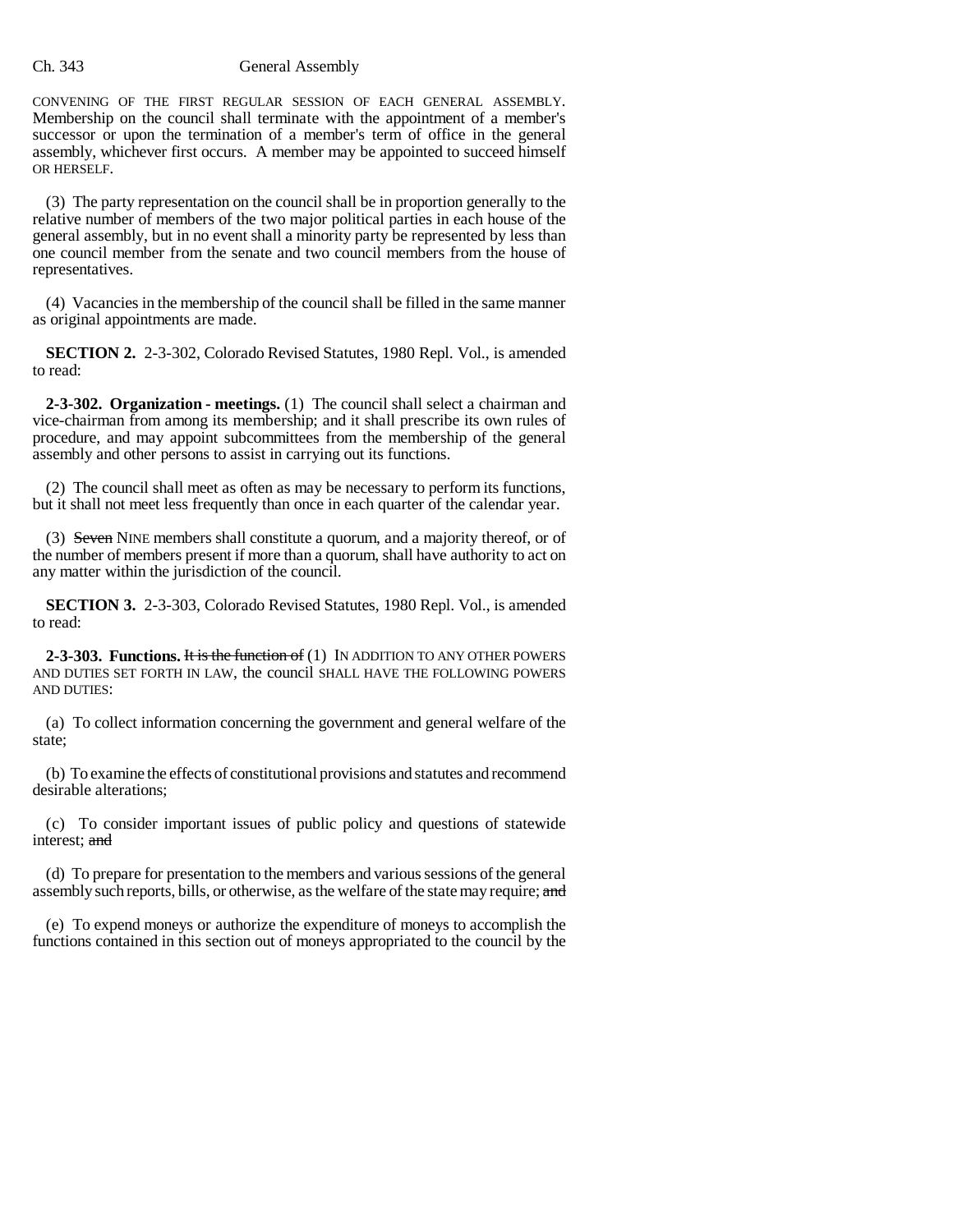general assembly;

(f) TO APPROVE BILLS RECOMMENDED BY INTERIM LEGISLATIVE COUNCIL COMMITTEES OR OTHER COMMITTEES CREATED BY STATUTE OR RESOLUTION WHICH OPERATE DURING THE INTERIM;

(g) TO APPROVE THE BALLOT ANALYSIS OF INITIATED MEASURES AND REFERRED MEASURES PREPARED BY THE STAFF OF THE LEGISLATIVE COUNCIL.

(2) IN ADDITION TO ANY OTHER POWERS AND DUTIES SET FORTH IN LAW, THE EXECUTIVE COMMITTEE SHALL HAVE THE FOLLOWING POWERS AND DUTIES:

(a) TO CONSIDER, RECOMMEND, AND ESTABLISH POLICIES RELATING TO LEGISLATIVE MANAGEMENT AND LEGISLATIVE PROCEDURES, INCLUDING BUT NOT LIMITED TO DEADLINES FOR THE LEGISLATIVE SESSION, GUIDELINES ON THE FORMAT OF BILLS, ALLOCATION OF SPACE IN THE CAPITOL FOR LEGISLATIVE PURPOSES, AND LOBBYING PRACTICES;

(b) TO CONSIDER AND APPROVE THE BUDGET REQUESTS FROM THE LEGISLATIVE SERVICE AGENCY DIRECTORS FOR THE LEGISLATIVE SERVICE AGENCIES;

(c) TO PREPARE AND INTRODUCE THE LEGISLATIVE APPROPRIATION BILL EACH YEAR;

(d) TO ESTABLISH POLICIES ABOUT THE RETENTION OF RECORDS BY THE LEGISLATIVE SERVICE AGENCIES OF THE GENERAL ASSEMBLY, INCLUDING THE RETENTION OF RECORDS RELATING TO LEGISLATIVE REVIEW OF RULES AND REGULATIONS PROMULGATED BY EXECUTIVE BRANCH AGENCIES PURSUANT TO SECTION 24-4-103, C.R.S.

(3) (a) IN ADDITION TO THE POWERS AND DUTIES SPECIFIED IN SUBSECTION (2) OF THIS SECTION, THE EXECUTIVE COMMITTEE OF THE LEGISLATIVE COUNCIL SHALL ANNUALLY APPROVE A SALARY PAY RANGE TO BE USED IN SETTING THE SALARIES OF THE LEGISLATIVE SERVICE AGENCY DIRECTORS.

(b) THE LEGISLATIVE AUDIT COMMITTEE, THE JOINT BUDGET COMMITTEE, THE LEGISLATIVE COUNCIL, AND THE COMMITTEE ON LEGAL SERVICES SHALL EACH SUBMIT AN ANNUAL REPORT TO THE EXECUTIVE COMMITTEE EVALUATING THE PERFORMANCE OF THE LEGISLATIVE SERVICE AGENCY DIRECTOR UNDER SUCH COMMITTEE'S SUPERVISION.

(c) UPON REVIEW OF THE REPORTS RECEIVED PURSUANT TO PARAGRAPH (b) OF THIS SUBSECTION (3), THE EXECUTIVE COMMITTEE SHALL EVALUATE THE PERFORMANCE OF LEGISLATIVE SERVICE AGENCY DIRECTORS AND DETERMINE THE SALARIES TO BE PAID THERETO.

(d) THE EXECUTIVE COMMITTEE SHALL APPOINT LEGISLATIVE SERVICE AGENCY DIRECTORS, OTHER THAN THE STATE AUDITOR, AFTER RECEIVING RECOMMENDATIONS THEREON FROM THE RESPECTIVE COMMITTEES.

(e) THE EXECUTIVE COMMITTEE SHALL CONSULT WITH THE LEGISLATIVE AUDIT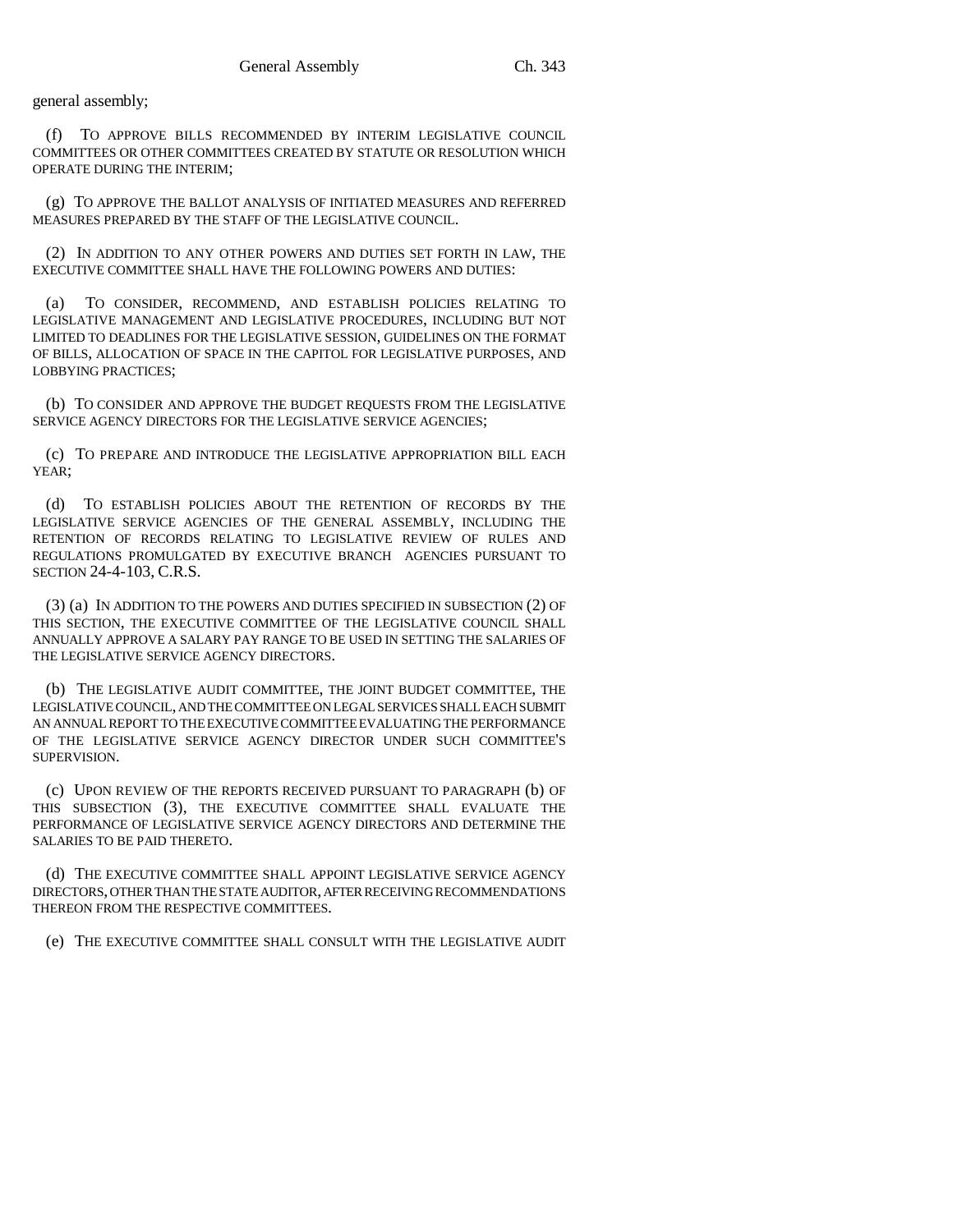#### Ch. 343 General Assembly

COMMITTEE CONCERNING THE APPOINTMENT OF A STATE AUDITOR BEFORE THE LEGISLATIVE AUDIT COMMITTEE PLACES THE NAMES OF CANDIDATES BEFORE THE GENERAL ASSEMBLY IN ACCORDANCE WITH SECTION 2-3-101 (3) (a).

(f) THE EXECUTIVE COMMITTEE SHALL ANNUALLY APPROVE SALARY PAY RANGES TO BE USED IN DETERMINING THE SALARIES OF THE STAFFS OF LEGISLATIVE SERVICE AGENCIES. LEGISLATIVE SERVICE AGENCY DIRECTORS SHALL DETERMINE THE SALARIES TO BE PAID TO THEIR RESPECTIVE STAFFS IN ACCORDANCE WITH SUCH PAY RANGES; EXCEPT THAT EMPLOYEES OF THE OFFICE OF THE STATE AUDITOR WHO ARE WITHIN THE STATE PERSONNEL SYSTEM SHALL BE PAID IN ACCORDANCE WITH ARTICLE 50 OF TITLE 24, C.R.S. EACH LEGISLATIVE SERVICE AGENCY DIRECTOR SHALL FILE A REPORT ANNUALLY WITH THE EXECUTIVE COMMITTEE SETTING FORTH THE SALARIES PAID TO THEIR RESPECTIVE STAFFS.

(g) ANY SENATOR OR REPRESENTATIVE OR ANY LEGISLATIVE COMMITTEE MAY PROVIDE THE EXECUTIVE COMMITTEE OR ANY LEGISLATIVE SERVICE AGENCY DIRECTOR WITH INFORMATION OR RECOMMENDATIONS CONCERNING PAY RANGES OR PERFORMANCE EVALUATIONS FOR LEGISLATIVE SERVICE AGENCY DIRECTORS OR THE STAFFS OF LEGISLATIVE SERVICE AGENCIES.

(h) AS USED IN THIS SUBSECTION (3), UNLESS THE CONTEXT OTHERWISE REQUIRES:

(I) "LEGISLATIVE SERVICE AGENCIES" MEANS THE OFFICE OF THE STATE AUDITOR, THE JOINT BUDGET COMMITTEE STAFF, THE LEGISLATIVE COUNCIL STAFF, AND THE OFFICE OF LEGISLATIVE LEGAL SERVICES.

(II) "LEGISLATIVE SERVICE AGENCY DIRECTOR" MEANS THE STATE AUDITOR, THE STAFF DIRECTOR OF THE JOINT BUDGET COMMITTEE, THE DIRECTOR OF RESEARCH OF THE LEGISLATIVE COUNCIL, AND THE DIRECTOR OF THE OFFICE OF LEGISLATIVE LEGAL SERVICES.

(4) THE EXECUTIVE COMMITTEE HAS THE POWER AND RESPONSIBILITY TO PERFORM LEGISLATIVE MANAGEMENT FUNCTIONS WHEN THE GENERAL ASSEMBLY IS NOT IN SESSION.

**SECTION 4.** Part 3 of article 3 of title 2, Colorado Revised Statutes, 1980 Repl. Vol., as amended, is amended BY THE ADDITION OF A NEW SECTION to read:

**2-3-303.3. Interim studies.** THE LEGISLATIVE COUNCIL SHALL MEET DURING THE REGULAR SESSION EACH YEAR FOR THE PURPOSE OF MAKING RECOMMENDATIONS, IN THE FORM OF A JOINT RESOLUTION, OF ANY STUDIES TO BE CONDUCTED DURING THE INTERIM. IF THE STUDY RESOLUTION IS NOT ADOPTED BY THE END OF THE REGULAR SESSION, THE EXECUTIVE COMMITTEE OF THE LEGISLATIVE COUNCIL SHALL DETERMINE THE INTERIM STUDIES AND SHALL PROVIDE FOR THE CONDUCT OF SUCH INTERIM STUDIES BY RESOLUTION ADOPTED BY THE EXECUTIVE COMMITTEE NO LATER THAN THE FIRST MONDAY IN JUNE.

**SECTION 5.** Part 6 of article 2 of title 2, Colorado Revised Statutes, 1980 Repl. Vol., as amended, is repealed as follows:

PART 6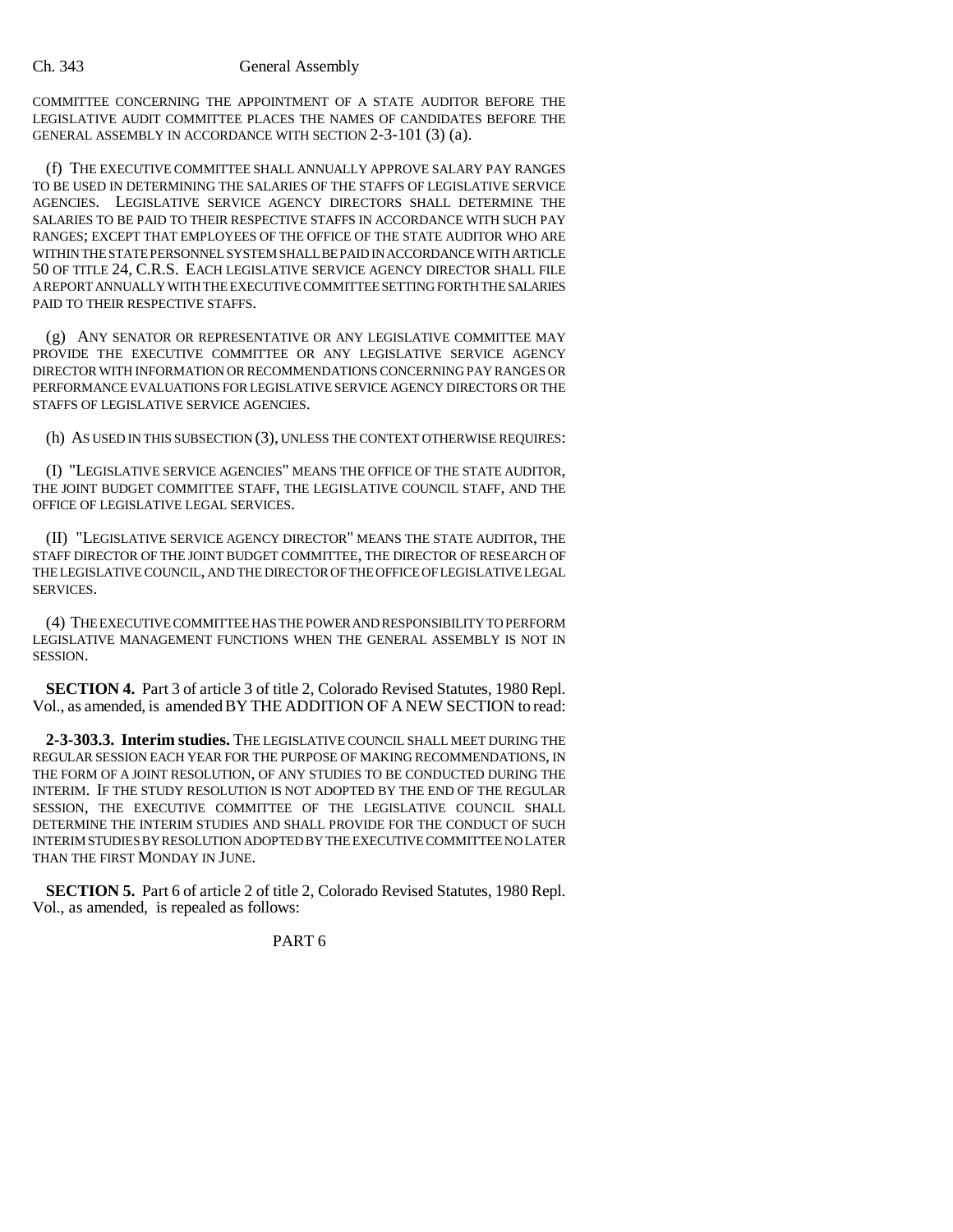General Assembly Ch. 343

### LEGISLATIVE COMMISSION

**2-2-601. Legislative commission - creation.** (1) There is hereby created the legislative commission, referred to in this part 6 as the "commission", which shall consist of the speaker of the house of representatives, the president of the senate, the majority and minority leaders of the house of representatives, and the majority and minority leaders of the senate. The members of the commission shall receive the compensation provided by section 2-2-307 (9) (c) for their service on the commission.

 $(2)$  As used in this part 6, unless the context otherwise requires:

(a) "Legislative service agencies" means the office of the state auditor, the joint budget committee staff, the legislative council staff, and the office of legislative legal services.

(b) "Legislative service agency director" means the state auditor, the staff director of the joint budget committee, the director of research of the legislative council, and the director of the office of legislative legal services.

**2-2-602. Powers and duties.** (1) The commission shall annually approve a salary pay range to be used in setting the salaries of legislative service agency directors.

(2) The legislative audit committee, the joint budget committee, the legislative council, and the committee on legal services shall each submit an annual report to the legislative commission evaluating the performance of the legislative service agency director under such committee's supervision.

(3) Upon review of the reports received pursuant to subsection (2) of this section, the commission shall evaluate the performance of legislative service agency directors and determine the salaries to be paid thereto.

(4) The commission shall appoint legislative service agency directors, other than the state auditor, after receiving recommendations thereon from the respective committees.

(5) The commission shall consult with the legislative audit committee concerning the appointment of a state auditor before the committee places the names of candidates before the general assembly in accordance with section  $2-3-101$  (3) (a).

(6) The commission shall annually approve salary pay ranges to be used in determining the salaries of the staffs of legislative service agencies. Legislative service agency directors shall determine the salaries to be paid to their respective staffs in accordance with such pay ranges; except that employees of the office of the state auditor who are within the state personnel system shall be paid in accordance with article 50 of title 24, C.R.S. Each legislative service agency director shall file a report annually with the commission setting forth the salaries paid to their respective staffs.

(7) Any senator or representative or any legislative committee may provide the commission or any legislative service agency director with information or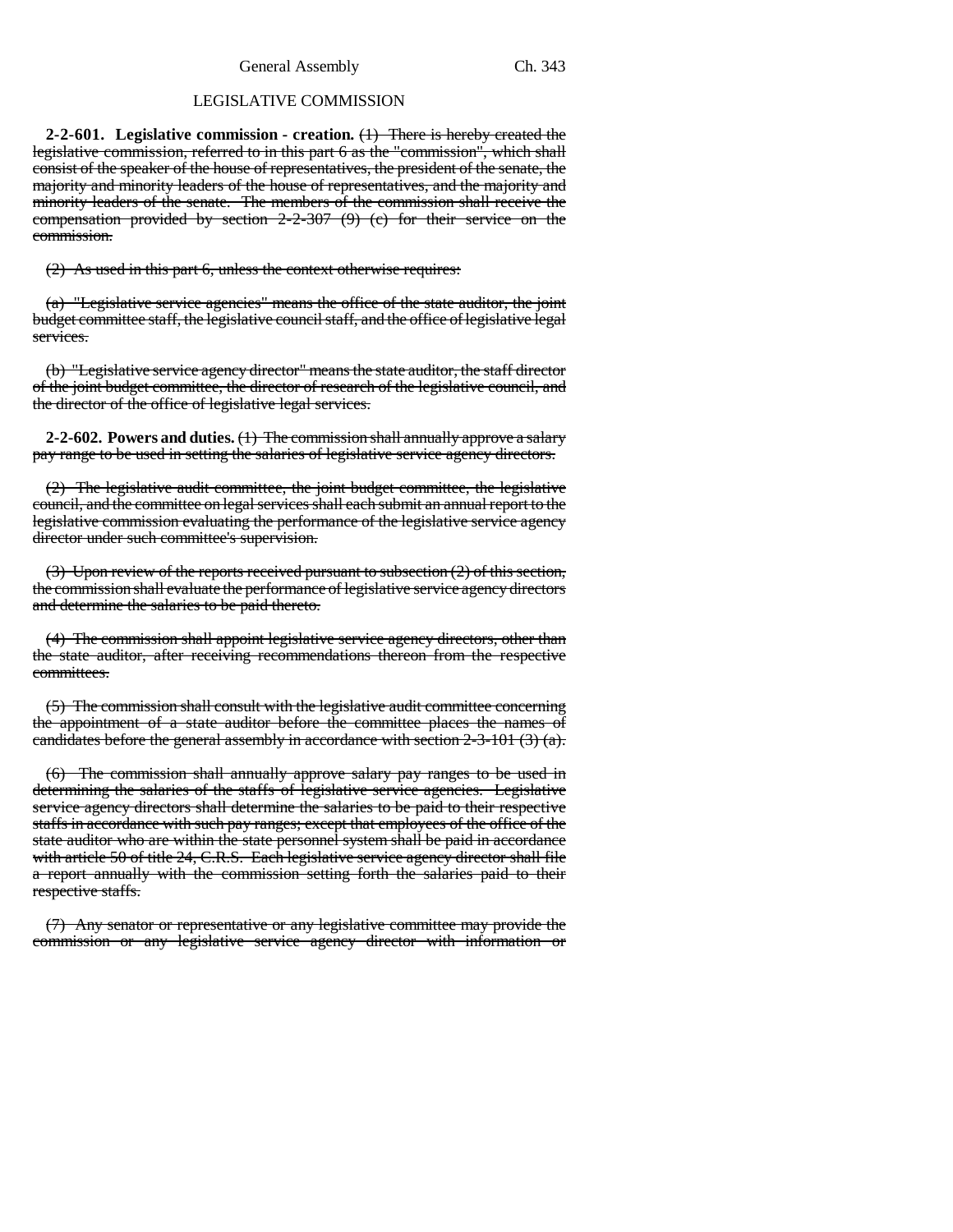recommendations concerning pay ranges or performance evaluation for legislative service agency directors or the staffs of legislative service agencies.

**SECTION 6.** 2-3-101 (3) (a), Colorado Revised Statutes, 1980 Repl. Vol., as amended, is amended to read:

**2-3-101. Legislative audit committee - membership - meetings - powers and** duties. (3) It is the function of the committee:

(a) To examine persons applying for the position of state auditor as to qualifications and ability but without regard to political affiliation and, after consultation with the legislative commission EXECUTIVE COMMITTEE, to place the names of the most qualified candidates in nomination before the general assembly for the position of state auditor;

**SECTION 7.** 2-3-104, Colorado Revised Statutes, 1980 Repl. Vol., as amended, is amended to read:

**2-3-104. Salary and staff of state auditor.** The state auditor shall be paid a salary to be determined by the legislative commission EXECUTIVE COMMITTEE, as provided in section  $2-2-602$  SECTION 2-3-303 (2). The state auditor, with the approval of the committee, may appoint such additional professional, technical, clerical, or other employees or contract for such services necessary to perform the functions assigned to the state auditor. No more than three members of the staff of the state auditor shall be exempt from the state personnel system.

**SECTION 8.** 2-3-204, Colorado Revised Statutes, 1980 Repl. Vol., as amended, is amended to read:

**2-3-204. Staff director, assistants, and consultants.** The committee shall interview persons applying for the position of staff director as to qualifications and ability and shall make recommendations thereon to the legislative commission EXECUTIVE COMMITTEE, which shall appoint the staff director as provided in section  $2-2-602$  (4) SECTION 2-3-303 (2). The staff director shall be responsible to the committee for the collection and assembling of all data and the preparation of reports and recommendations. The staff director shall also be responsible for preparing for consideration by the committee analyses of all requests for funds. With the approval of the committee, he THE STAFF DIRECTOR may appoint such additional professional, technical, clerical, or other employees necessary to perform the functions assigned to the committee. The staff director and such additional personnel shall be appointed without reference to party affiliation and solely on the basis of ability to perform the duties of the position. They shall be employees of the general assembly and shall not be subject to the state personnel system laws. The committee shall establish appropriate qualifications and compensation for all positions. With the consent of the committee, the chairman may contract for professional services by private consultants as needed.

**SECTION 9.** 2-3-304, Colorado Revised Statutes, 1980 Repl. Vol., as amended, is amended to read:

**2-3-304. Director of research - assistants.** The council shall interview persons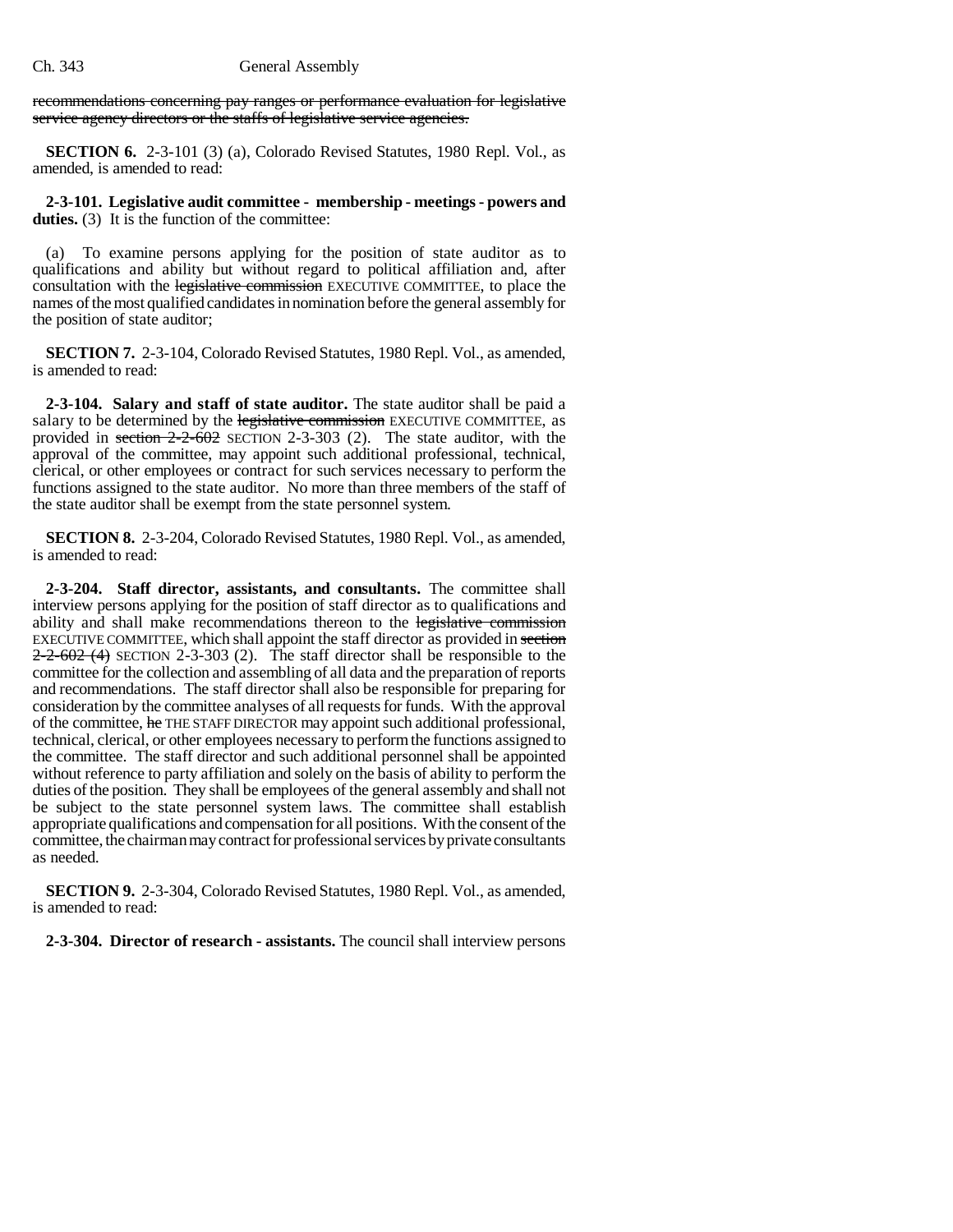General Assembly Ch. 343

applying for the position of director of research as to qualifications and ability and shall make recommendations thereon to the legislative commission EXECUTIVE COMMITTEE, which shall appoint the director of research as provided in section  $2-2-602$  (4) SECTION 2-3-303 (2). The director of research shall be responsible to the council for the collection and assembling of all data and for the preparation of reports, recommendations, and bills. He THE DIRECTOR shall, subject to the general policies of the council, have administrative direction over the activities of the council. He THE DIRECTOR shall be paid a salary determined by the legislative commission EXECUTIVE COMMITTEE in accordance with section  $2-2-602$  SECTION 2-3-303(2). He THE DIRECTOR shall be an employee of the general assembly and shall not be subject to the state personnel system laws. He THE DIRECTOR shall be appointed without reference to party affiliation and solely on the basis of his SUCH DIRECTOR'S ability to perform the duties of the position. The director of research, with approval of the council, may appoint such additional professional, technical, clerical, or other employees necessary to perform the functions assigned to the director of research by the council. Effective January 1, 1983, the director of research shall contract, pursuant to section 39-1-104 (16), C.R.S., for the property tax study to be conducted as required in said subsection (16).

**SECTION 10.** 2-3-502 (1), Colorado Revised Statutes, 1980 Repl. Vol., as amended, is amended to read:

**2-3-502. Committee on legal services - membership - duties.** (1) Except as provided in part 6 PART 3 of article 2 of this title, the committee shall supervise and direct the operations of the office of legislative legal services.

**SECTION 11.** 2-3-503 (1), Colorado Revised Statutes, 1980 Repl. Vol., as amended, is amended to read:

**2-3-503. Director - staff - revisor.** (1) The committee shall interview persons applying for the position of staff director as to qualifications and ability and shall make recommendations thereon to the legislative commission EXECUTIVE COMMITTEE, which shall appoint the director as provided in section  $2-2-602(4)$  SECTION 2-3-303 (2). The director of the office of legislative legal services shall be an attorney-at-law. The director shall be responsible to the committee for the provision of staff assistance in the performance of the committee's duties and functions. The director, with the approval of the committee, may appoint such attorneys-at-law and technical and clerical personnel as may be necessary for the efficient operation of the office. The director and all employees of the office shall be appointed without regard to party affiliation and solely on the basis of their ability to perform their duties. They shall be employees of the general assembly and shall not be subject to the state personnel system laws. The director shall be paid a salary determined by the legislative commission EXECUTIVE COMMITTEE in accordance with section 2-2-602 SECTION 2-3-303 (2).

**SECTION 12.** 24-4-103 (8) (d), Colorado Revised Statutes, 1988 Repl. Vol., is amended to read:

**24-4-103. Rule-making - procedure.** (8) (d) All rules adopted or amended on or after July 1, 1976, including temporary or emergency rules, shall be submitted by the adopting agency to the office of legislative legal services in the form and manner